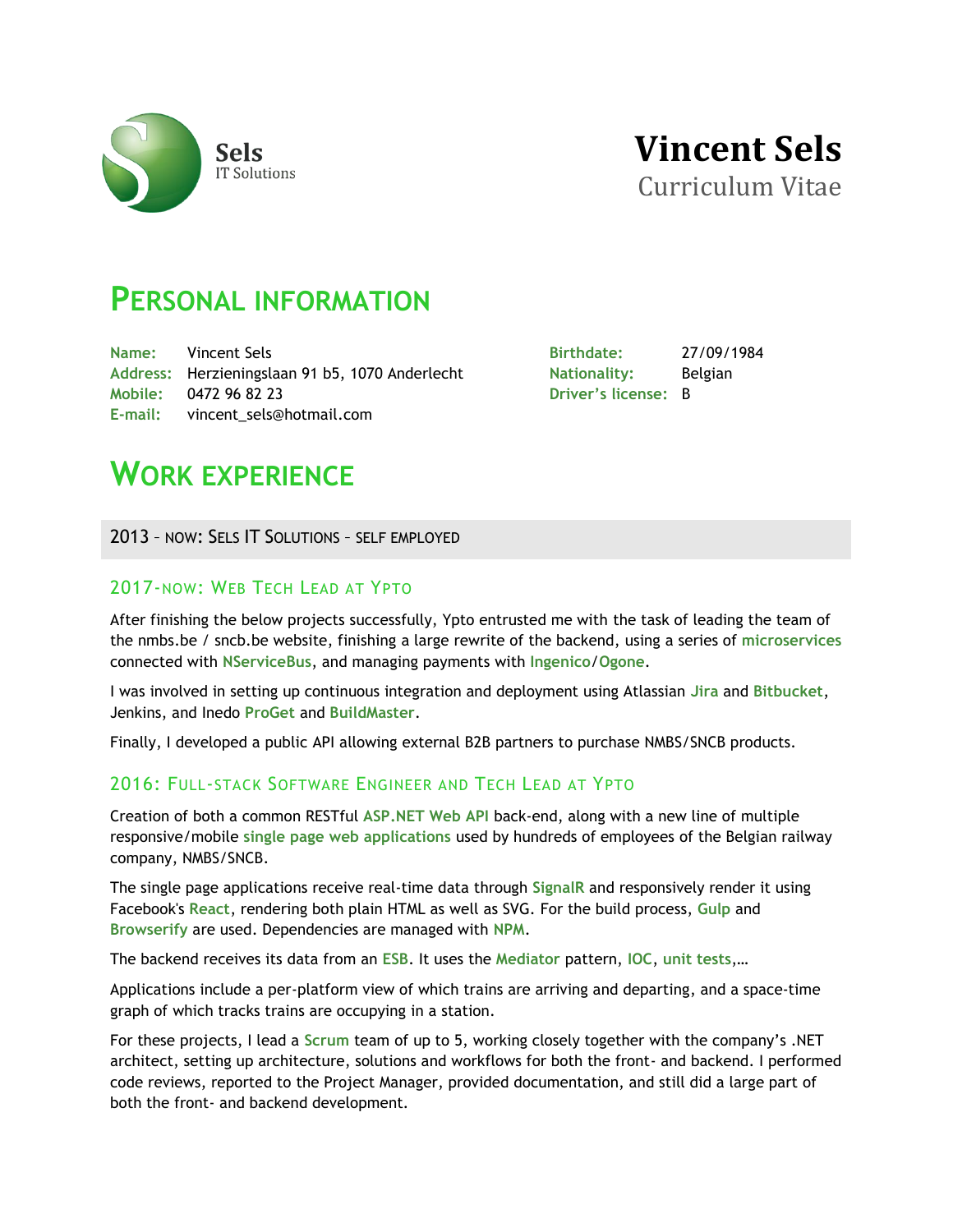# 2015: FULL-STACK SOFTWARE ENGINEER AT INFRABEL

Front-end development in **AngularJS** with the **open source** GNaP framework (www.gnap.io) and a RESTful **ASP.NET Web API** service as the back-end. Data is retrieved from an Oracle database using **Entity Framework** as ORM.

Our team created an application to visualize network connectivity data geographically using **Google Maps API** and as charts using **D3**. We also built the 'probes' to be installed on the trains: small **Linux** machines running a **Node.js** application to gather the connectivity and GPS data.

# SUMMER 2015: CONSULTANCY & COACHING AT INFOMAT

Infomat rolled out a web application on top of their Progress backend. Relevant data is loaded in a **Sql Server** database, exposed through an **ASP.NET Web API** and consumed by an **AngularJS** web application, also running as a mobile '**offline-first**' application on **Android and IOS** (using **Cordova**).

My job was **coaching** the small team of developers, performing **code analysis**, **refactoring**, rewriting the bulk of the code that was written over the past 9 months, and introducing the 'offline mode'.

# 2014: SOFTWARE ENGINEER AT PFIZER

As a consequence of the transition of Pfizer Puurs towards **SAP**, I rewrote two internal applications in **ASP.NET MVC**, **Bootstrap** and **jQuery**: an application to create and manage packaging artwork, and an application to both visualize and simulate market stock projections using SAP data from Puurs stock, production orders, and transportation times.

Aside from that, I was involved in a couple of **data migration projects** and updated some legacy applications to use the new databases.

Everything at Pfizer followed **GMP**.

After completion, the projects were transferred to **off-shore** development teams.

## 2013: SECONDARY ACTIVITY AND SIDE PROJECTS

I started learning web development on my own, mainly specializing in **ASP.NET MVC** hosted on **Azure** for the back-end, and **Bootstrap** and **jQuery** for the front-end. I created a couple of projects using these technologies, like http://www.liselottesels.com/turkishfolkmusic, which is a small CMS.

I also did a couple of **PHP**/jQuery projects. Most notably http://fotogiesels.be, a gallery website, and https://github.com/vincentsels/ProjectManagement, a project management plugin for MantisBT.

2006 – 2013: CERTIA

## 2013: OVERHAUL OF DOCUMENT GENERATION AND DISTRIBUTION

The outgoing document flow was completely revised. For this project a partnership was formed with BTR Services whose **LetterGen** suite was adopted to create the templates and generate the documents, and with **Group Joos** to leverage the printing and distributing of most documents. The role of Certia was again to coordinate the project, to completely re-write the document broker, to create modules for individual and batch document requests (allowing the preparation of 50 000 documents per hour, making use of the latest .NET technologies such as **parallel programming**).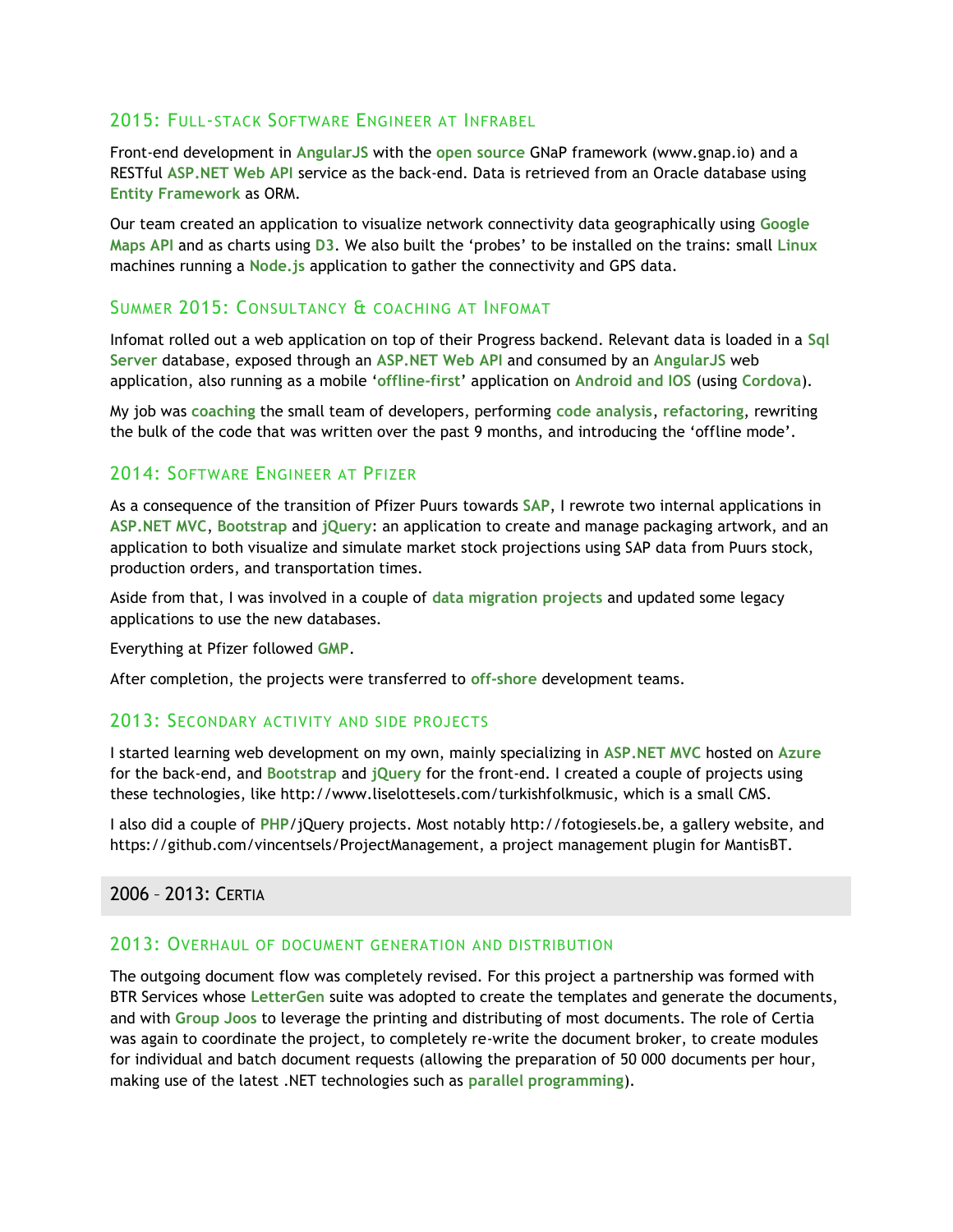At the same time that we were building this solution, our biggest customer Acerta also started working on a new internal document generation and distribution system, which our broker needed to interface with. It was my responsibility to **align the release** of these two enormous projects.

Additional technologies used in this project were communication over **Active MQ** and **Websphere MQ**.

# 2011: TRANSITION INTO PAPERLESS OFFICE

One of our biggest customers switched to a complete paperless office. This project was realized with 3 partners: **Ricoh** for supplying the scanning hardware and **Kofax** software, **Unified Post** for archiving the documents securely and lastly Input For You for scanning the paper backlog offshore. My role in this project was the coordination between these three parties, while at the same time making the necessary changes to our client/server application, executing a large data migration including importing an old electronic archive into the new one, and putting an additional (external) programmer to work. The entire project was deployed in 3 months' time, even though it was originally planned as a 200 manday project for Certia alone.

Technical challenges involved several interfaces with the partners' software: creating a **fully documented WCF service** and service agent to deliver metadata to Ricoh's scanning software and setting up **SFTP** communication to send and receive xml messages to UP.

# 2010: TRANSITION INTO SEPA

As one of the first companies in Belgium, we prepared our customers' application for the upcoming SEPA (Single European Payment Area) changes. Interesting aspects of this project were the **pioneering research**, working together with other sectors (**banking** and **government**) and setting up a **test plan** to ensure 100% correct payment files (Isabel 6). Projects involving millions of euros to tens of thousands of beneficiaries leave no room for error.

# GENERAL TASKS

Each of these projects were built from the ground up involving, among other tasks:

- Gathering **requirements** from end-users
- Working out possible alternatives, each with high-level **estimations**
- Writing the **functional analysis** documents, including use case scenarios
- Working out the **technical architecture** and relational **database model**
- **Coordinating** the project with several partners, the customer, developers and testers
- Doing large parts of the **development**
- **Leading** a **team** of up to 2 additional programmers

I'm proud of always having delivered all projects on time and well within budget.

All projects at Certia were built in **.NET C#** against an **Oracle** database and **WCF** as communication layer between clients and server. The applications are hosted either on smart clients or Citrix clients.

# MANAGEMENT EXPERIENCE

As **support manager**, I was entrusted with the task of streamlining the communication between our customers and our company. This involved setting up a completely new issue tracking system in **Mantis** and contributing to the open source project by writing a customizable project management plugin.

I was allowed to redesign and document the **release process**, both organizationally as well as technically (automatic generation and execution of Oracle scripts). Human errors during releases and